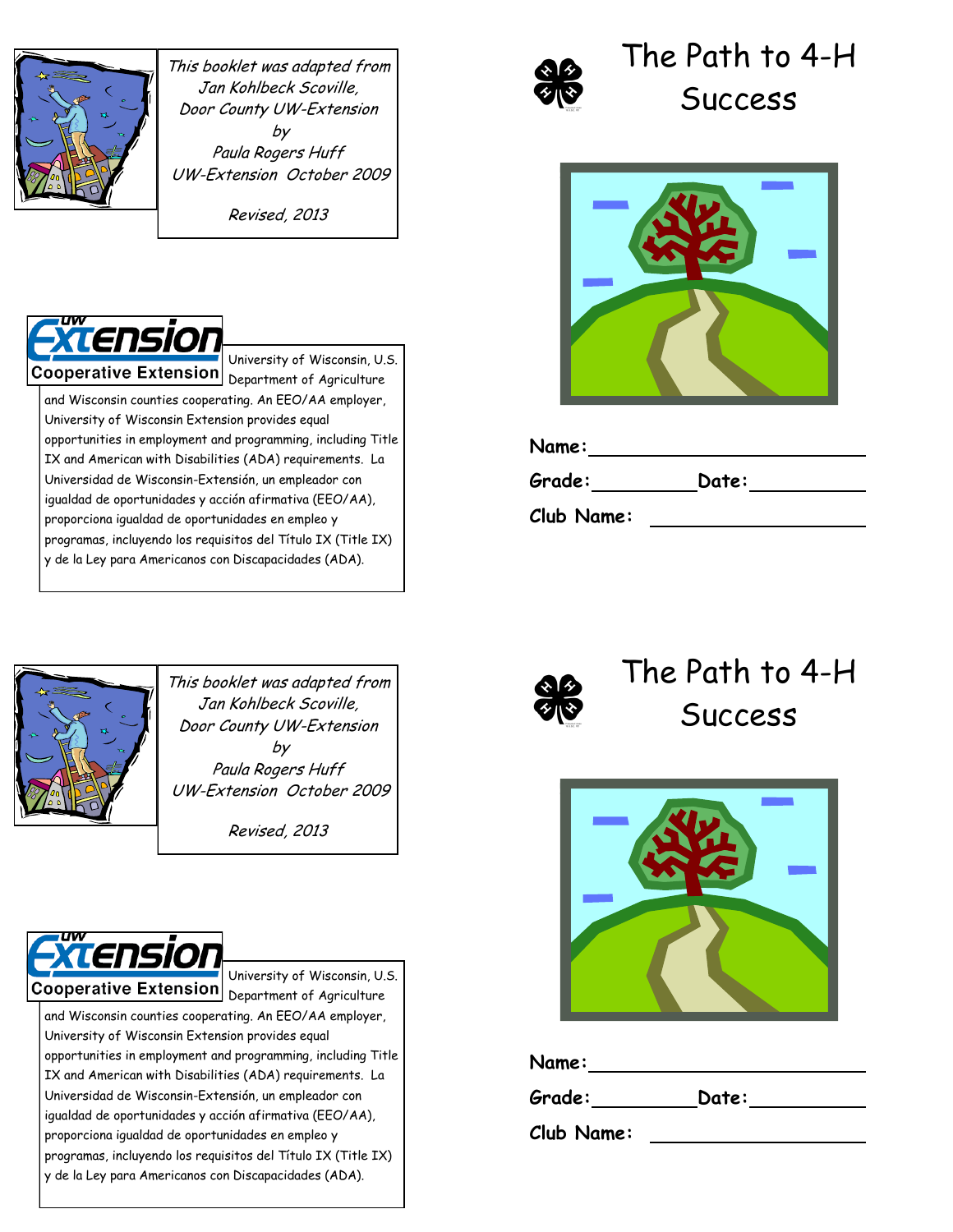#### **Welcome to 4-H!**

By following the path in this booklet, we can guarantee that you'll have a great experience in 4-H.



Have your leader stamp

your page when you have completed a task. When you have completed all the tasks, turn your booklet in to your club leader and you will be recognized at the October Achievement Program for "**Completing the Path**".

#### **Choose at least one 4-H project that you'd like to learn about this year!**

4-H projects are great! You can choose the ones that you are interested in and set your goal (what you want to learn or do) for the year.

The 4-H project I'd like to learn about this year is:

Here's what I'd like to learn:

\_\_\_\_\_\_\_\_\_\_\_\_\_\_

HINT: Think about recording your project goals in a **4-H Goal Sheet Mini-Record**.

#### **Welcome to 4-H!**

By following the path in this booklet, we can guarantee that you'll have a great experience in 4-H.



Have your leader stamp

your page when you have completed a task. When you have completed all the tasks, turn your booklet in to your club leader and you will be recognized at the October Achievement Program for "**Completing the Path**".

#### **Choose at least one 4-H project that you'd like to learn about this year!**

4-H projects are great! You can choose the ones that you are interested in and set your goal (what you want to learn or do) for the year.

The 4-H project I'd like to learn about this year is:

Here's what I'd like to learn:

\_\_\_\_\_\_\_\_\_\_\_\_\_\_

HINT: Think about recording your project goals in a **4-H Goal Sheet Mini-Record**.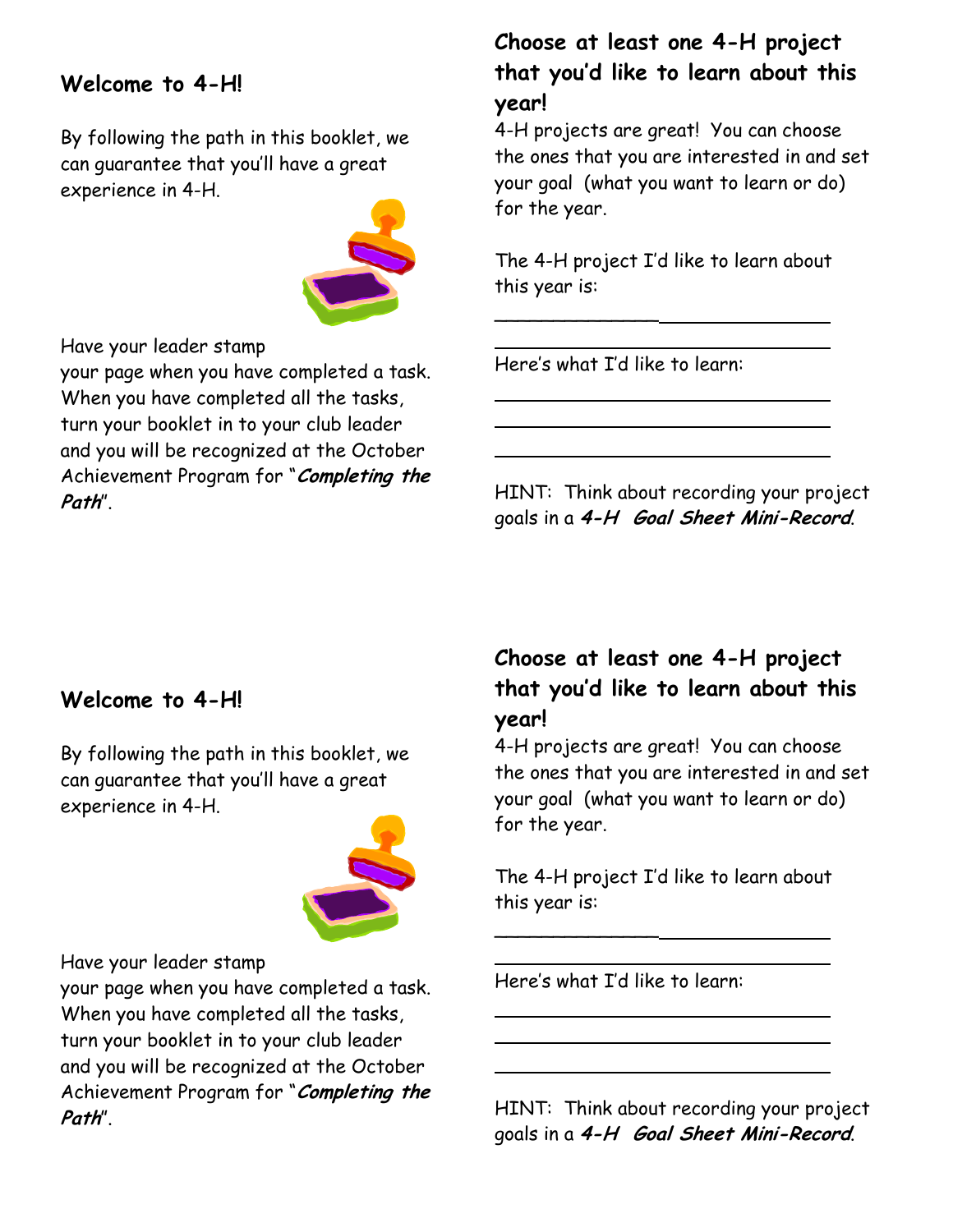**Read an article in your 4-H newsletter — either by yourself or with someone**.

The 4-H newsletter has lots of information about great things that you can do in 4-H!



What was the article you read about?

**You are heading down the right path ALREADY if you are going to club meetings! Attend at least SIX of your monthly 4-H meetings!** 

Going to club meetings can help you:

- Make friends
- Learn about 4-H
- Have fun
- Make decisions with your club

Club meetings I attended:

| Date: | Date: |  |
|-------|-------|--|
| Date: | Date: |  |
| Date: | Date: |  |

**Read an article in your 4-H newsletter — either by yourself or with someone**.

The 4-H newsletter has lots of information about great things that you can do in 4-H!



What was the article you read about?

**You are heading down the right path ALREADY if you are going to club meetings! Attend at least SIX of your monthly 4-H meetings!** 

Going to club meetings can help you:

- Make friends
- Learn about 4-H
- Have fun
- Make decisions with your club

Club meetings I attended:

Date: \_\_\_\_\_\_\_\_\_\_ Date: \_\_\_\_\_\_\_\_\_\_

Date: \_\_\_\_\_\_\_\_\_\_ Date: \_\_\_\_\_\_\_\_\_\_

Date: Date: